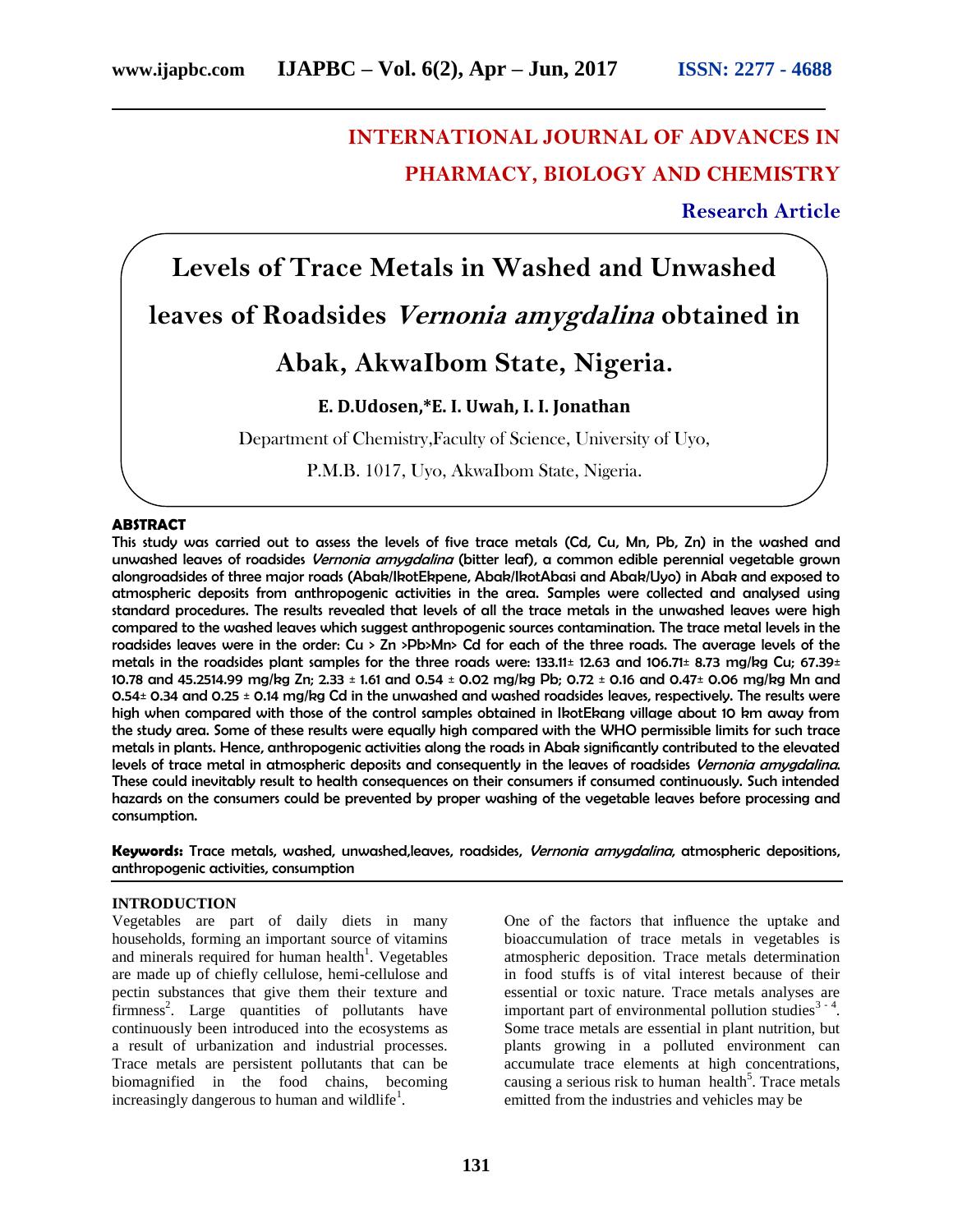deposited on the vegetable surfaces during their production, transport and marketing<sup>6</sup>. . The contamination of vegetables with trace metals due to atmospheric depositions poses a threat to its quality and safety. Vegetable plants that are exposed to atmospheric deposits from anthropogenic activities like vehicular emission, industrial emission and burning of all forms of wastes dumped along roadsides may be contaminated with trace metals to such a level that could be detrimental to the consumers of such vegetables.

Food safety is a major concern at present. The increasing demand of food safety has accelerated research regarding the risk associated with consumption of food contaminated with trace metals <sup>7</sup>. Trace metals such as Cd and Pb are among the most abundant trace metals and are particularly toxic. The excessive amount of these metals in food is associated with etiology of a number of diseases, especially with cardiovascular, kidney, nervous as well as bone diseases $8-9$ . Lead (Pb) is well known for its toxicity and adverse effects on human health. Absorption of ingested lead may constitute a serious risk to public health. Some chronic effects of lead poisoning are colic, constipation and anaemia $10$ . Trace metal contaminated food can seriously deplete some essential nutrients in the body and further responsible for decreasing immunological defenses, intrauterine growth retardation, impaired psychosocial faculties, disabilities associated with malnutrition and related to high prevalence of upper gastro-intestinal cancer<sup>11 - 12</sup>. Serious systemic health hazard can develop as a result of extreme dietary accumulation of trace metals such as Cr, Cd, Ni and  $Pb^{13}$ .

For most of the people, the main route of exposure to trace metals is through the diet except occupational exposures at related industries. The uptake and bioaccumulation of trace metals in vegetables are influenced by a number of factors such as climate, atmospheric depositions, the concentrations of trace metals in soil, the nature of soil on which the vegetables are grown and the degree of maturity of the plants at the time of harvest<sup>14,  $\overline{5}$ </sup>. Cultivation areas near highways are also exposed to atmospheric pollution in the form of metal containing aerosols. These aerosols can be deposited on soil and absorbed by vegetables, or alternatively deposited on the leaves of vegetables and then absorbed. Voutsa *etal.*<sup>5</sup> have reported high accumulation of Pb, Cr and Cd in leafy vegetables due to atmospheric depositions. Field studies have found positive relationships between atmospheric metal deposition and elevated concentrations of trace metals in plants and top soil<sup>15</sup>. Anthropogenic activities in an area might

significantly contributed to the elevated trace metal loads in atmospheric deposits and consequently in the leaves of vegetables grown in the area.

*Vernonia amygdalina* (bitter leaf) is a common edible perennial vegetable highly consumed by the populace. Bitter leaf helps to cleanse such vital organs of the body like the liver, kidney and is used in the treatment of skin infections such as ringworm, rashes and eczema.Bitter leaf and other vegetables contain both essential and toxic metals over a wide range of concentrations<sup>16</sup>.

A lot of studies have been carried out on the levels of trace metals in washed and unwashed samples of some common leafy vegetables such as spinach all over the globe. Data on the effect of washing on the levels of trace metals in the leaves of roadsides *Vernonia amygdalina* in AkwaIbom State in particular and Nigeria in general are not really there or are scare, so there is need for this study. This study was therefore conducted to assess the effect of washing on the levels of five trace metals (Cd, Cu, Mn, Pb, Zn) in the washed and unwashed leaves of roadsides *Vernonia amygdalina* grown along roadsides of three major roads (Abak/IkotEkpene, Abak/IkotAbasi and Abak/Uyo) in Abak, in order to establish the amount of the trace metals deposited on the leaves surfaces with a view to assessingthe relationship between atmospheric depositions and the levels of trace metals contamination of the vegetable as a result of anthropogenic activities like vehicular emission, industrial emission and burning of all forms of wastes along the roadsides. The leaves of *Vernoniaamygdalina* are in high demand in local markets and other areas within the locality because they are part of daily staple food.

# **MATERIALS AND METHODS**

**Study Area:** The study was carried out in Abak the headquarters of Abak Local Government Area of AkwaIbom State. The area lies between latitudes 4°59'N and 4°983'Nand longitudes 7°47'E and  $7^{\circ}783'$ Ewith an area of 190 $\text{km}^2$  (70m<sup>2</sup>). The major occupation of the people is farming. There are also automobile mechanics, welders as well as petty traders and timber dealers in the area.

**Samples collection:** Samples of edible portions (leaves) of roadsides *Vernonia amygdalina* grown along three major roads (Abak/IkotEkpene, Abak/IkotAbasi and Abak/Uyo) in Abak were collected. Samples were randomly collected at a height of 10cm above the soil surface with the help of a stainless knife and pooled together to obtain composites samples for each road. Control samples were equally collected in IkotEkang village about 10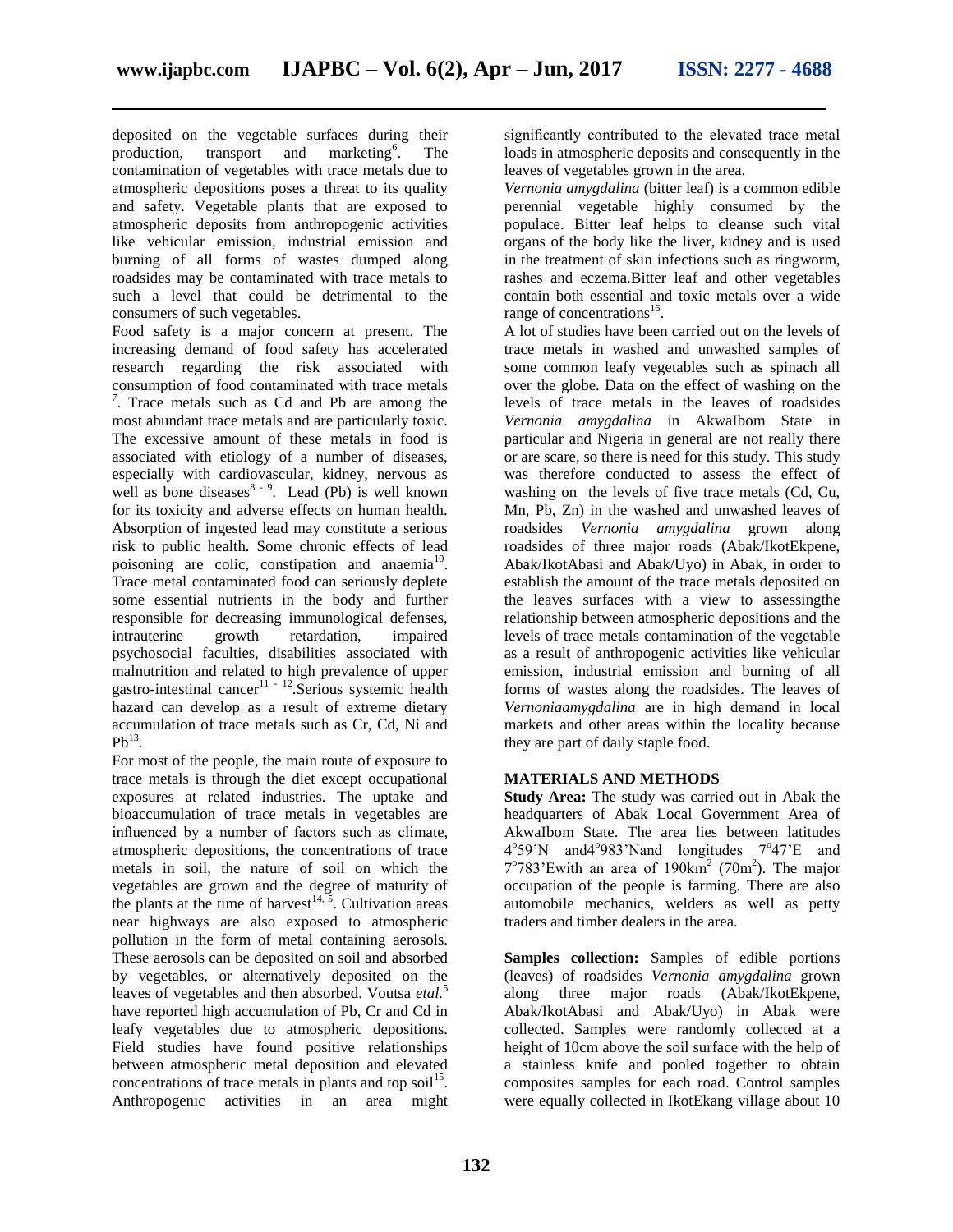kmfrom the study area.The samples were kept in clean polyethylene bags, properly labeled and transported to the laboratory for analyses.

**Samples pretreatment and preparation:** Samples pretreatment and preparation were done using standard procedures. Each of the four composites samples were divided into two groups. The first groups were properly washed with clean tap water according to the normal household techniques and the water allowed to drain. The samples were then chopped into small pieces and oven dried at 50 –  $60^{\circ}$ C. The dried samples were later ground into powder, properly labeled and set aside for ashing. The second groups were left unwashed and given similar treatments of chopping, drying and grinding.

Exact amount of 1.0 g of each of the washed and unwashed samples was taken separately into different properly labeled crucibles and ashed in a SXL muffle furnace at a temperature of  $750 - 850^{\circ}$ C for 4 hours. The crucibles were later removed from the furnace and allowed to cool. The ashed samples were then leached with  $5cm<sup>3</sup>$  of 6MHCl and quantitatively transferred into 50cm<sup>3</sup> volumetric flasks and the volumes made up to the 50cm<sup>3</sup>marks with distilled water. The solution for the blank determination was treated in a similar manner but without the samples $^{17}$ . The samples and the blank solutions were stored in properly labeled plastic reagent bottles for trace metal analyses.

**Instrumental analysis:** Trace metals (Cd, Cu, Mn, Pb, and Zn) levels in the plant samples solutions were determined as described by AOAC<sup>18</sup> using Atomic Absorption Spectrophotometer (AAS) (UNICAM 939/959 model). The samples solutions were aspirated into the instrument and the absorbance obtained was used to determine the concentrations of the metals in the different samples from calibration curves.

**Statistical analysis:**Descriptive statistics were performed using Excel 2007 spreadsheet while Pearson correlation were tested using the SPSS statistical software package version 16.0.

# **RESULTS AND DISCUSSION**

The levels of the analysed trace metals in the unwashed and washed plant samples are presented in Table 1. The levels of all the metals in the unwashed roadsides *Vernonia amygdalina* leaves were high compared to the washed leaves which suggest anthropogenic sources contamination. These results were in strong agreement with those reported by in their study "Assessment of Heavy Metals

Accumulation in Washed and Unwashed Leafy Vegetables Sector-26 Vashi, Navi Mumbai, Maharashtra" and those reported by  $19$  in their study "Traffic-Based Heavy Metal Accumulation in *Prunus persica*(L.) Batsch Leaves: Is there any difference between washed and unwashed leaves caused by washingprocedure?" The results were also in agreement with the results of  $20$ . The metal levels in the roadsides *Vernonia amygdalina* leaves samples were in the order:  $Cu > Zn > Pb > Mn > Cd$  for each of the three roads. Accordingly, the average levels of the trace metals in the roadsides *Vernonia amygdalina* leaves samples for the three roads were: 133.11± 12.63 and 106.71± 8.73 mg/kg Cu; 67.39± 10.78 and 45.2514.99 mg/kg Zn; 2.33 ± 1.61 and  $0.54 \pm 0.02$  mg/kg Pb;  $0.72 \pm 0.16$  and  $0.47 \pm 0.06$ mg/kg Mn and  $0.54 \pm 0.34$  and  $0.25 \pm 0.14$  mg/kg Cd in the unwashed and washed leaves, respectively. These results were higher than those reported inthe control samples obtained in IkotEkang village about 10 km away from the study area.The results were equally higher than the  $WHO^{21}$  permissible limits of 73.30 mg/kg Cu, 0.20 mg/kg Cd and 0.30 mg/kg Pb in plants. The levels of Zn and Mn in the vegetable leaves reported in this study were however lower than the  $\rm \dot{W}HO^{21}$  permissible limits of 99.4 mg/kg Zn and 500mg/kg Mn, respectively in plants.

Cu with the highest mean level in the *Vernonia amygdalina* leaves samples obtained from the three roadsides in this work, could be attributed to different forms of anthropogenic activities such as the discharge of domestic waste and forest fire as well as wind-blown dust and decaying vegetation  $^{22}$ . The fact that Cu is used as automobile brake pads makes it possible to link its level in the plant leaves samples to the fumes emitted by the automobile plying the roads. This is in conformity with what was reported by  $23$ . High level of Cu in biota if not monitored could pose serious health threat such as gastrointestinal bleeding, acute renal failure<sup>21</sup>, liver and kidney failure and even death in humans  $22.24$ . The levels of Cu in the unwashed and washed *Vernonia amygdalina* leaves (for both the study and control samples) obtained in this study were higher than the  $WHO^{21}$  maximum permissible limit of 73.3 mg/kg Cu in plants.

The level of Zn is the second highest in the *Vernonia amygdalina* leaves samples analysed in this study. Zn is an essential element needed by humans in trace amount. It is also a neurotoxin which has the ability to chelate and deplete the neuronal concentration of glutathione (GHS) when taken in large amount. Zn could cause neuronal cell death in a dose dependent manner<sup>25, 22</sup>. Hooper *et al*<sup>26</sup> reported that  $\overline{Z}$ n also reduces the immune system functions in large amount if it levels are not monitored in the environments.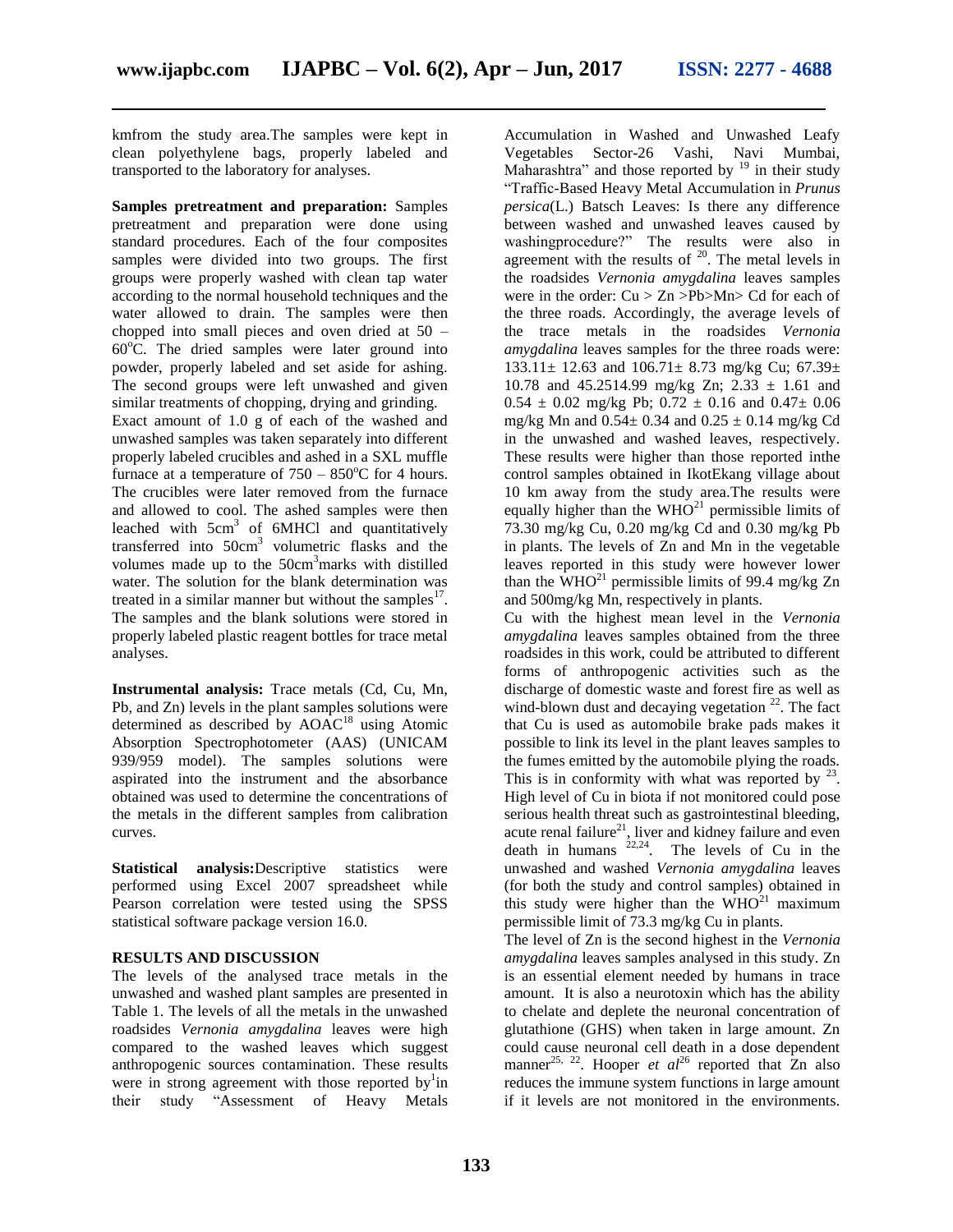The levels of Zn in the *Vernonia amygdalina* leaves reported in this study for the unwashed and washed samples were lower than those reported by  $27$  (105.20) mg/kg in *Nasturtium officinales* obtained from an mg/kg in *isturium cypenaics* because  $\ldots$  = *Petroselinum crispum* obtainedfrom an agricultural area). The levels of Zn reported in this study were generally higher than the maximum value of 4.21 mg/kg reported by <sup>29</sup> in *Vernonia amygdalina* leaves obtained from Challlawa-Yandanko irrigation site. The levels of  $Zn$  reported by $30$  in unwashed and washed samples of *B. vulgaris*obtained from an urban area in India were 75.23 and 47.70 mg/kg, respectively. The value for the unwashed samples was higher than the result obtained in this study for the unwashed leaves samples of *Vernonia amygdalina* while the value for the washedsamples was within the range of the results obtained for the washed leaves in this study.

The levels of Pb in the unwashed and washed *Vernonia amygdalina* leaves reported in this study were below the value of 14.37 mg/kg reported by  $2^7$ . Other results for Pb, 2.0 mg/kg reported by  $^{28}$ , 1.76 mg/kg reported by  $31,0.34 - 0.71$  mg/kg reported by  $32$ and 0.65 mg/kg reported by  $29$  were in agreement with the results obtained in this study. Pb exists in many forms in the natural sources throughout the world and is one of the most widely and evenly distributed trace metals. Soil and plants can be contaminated by Pb from car exhaust, dust, and gases from various industrial sources<sup>1</sup>.Pb<sup>2+</sup>has been found to be acute toxic to human beings when present in high amount.Soil usually remains a long-term source of  $Pb^{2+}$  exposureonce it is contaminated with  $Pb^{2+}$ since  $Pb^{2+}$  is not biodegradable<sup>1</sup>. Pb in general is known to be toxic to plants, animals, and microorganisms. It is the most common industrial metal that has become widely spread in air, water, soil and food. Indeed, Pb is a non-essential element in plants, animals and microorganisms. Environmental Pb exposure may cause slight deficits in the cognitive development of children<sup>33</sup>. The toxic effect of Pb is nervous system dysfunction of the foetus and infants. In adults, it causes adverse blood effects, reproductive dysfunction, damages to the gastro intestinal track, nephropathies and central as well as peripheral nervous systems <sup>34</sup>. It also causes brain damage, convulsions and behavioural disorders $^{22}$ .

The levels of Cd reported in the unwashed and washed roadsides *Vernonia amygdalina* leaves samples in this study were higher than the values of  $0.03 - 0.05$  mg/kg reported in dumpsite plants by  $^{32}$ . However, the results were in agreement with the values of 0.60 mg/kg reported by  $25$  and 0.37 mg/kg report by  $^{29}$ . The Cd level reported in this study was

higher than the permissible limit of 0.2 mg/kg stipulated by  $21$  in the unwashed leaves samples but was within the limit in the washed samples. Cd is a highly toxic, non-essential metal and it does not have a role in biological process in living organisms<sup>35</sup>. Therefore even in low level, Cd could be harmful to living organisms<sup>36</sup>. High levels of Cd in vegetables are carcinogenic and prolong accumulation in foodstuffs leads to chronic effect in kidney, placenta, liver, heart, nervous system, anaemia, renal damage, bone disorder and cancer of the lungs in humans  $37,2$ . The levels of Mn reported in the unwashed and washed roadsides *Vernonia amygdalina* leaves samples in this study were below the WHO permissible limit of 500 mg/kg in plants. Mn is an essential element for various biochemical processes. It is essential for the normal bone structure, reproduction and normal functioning of the central nervous system. Its deficiency causes reproductive failure in both male and female<sup>38</sup>. The kidney and the liver are the main storage organs for Mn in the human body.

**Effects of Washing on Trace Metal Levels in the**  *Vernonia amygdalina* **Leaves:** The levels of trace metals in the washed leaves samples were lower than those in the unwashed samples in this study. Washing the vegetable leaves resulted in lowering the metal contamination in the samples, which indicated that the source of contamination are the air-born particles<sup>1</sup>. This means that a considerable amount of the analysed trace metals (Cd, Cu, Mn, Pb, Zn) might have been originated from atmospheric depositions and could be removed through washing as reported by  $39$ . As shown in Figure 1, the percentage reduction of the metal levels by washing of the roadsides *Vernonia amygdalina* leaves samples were 77, 54, 35, 31 and 20% for Pb, Cd, Mn, Zn and Cu, respectively. This indicated that the concentration of the contaminants contributed by atmospheric depositions on the plant samples was more in respect of Pb and Cd. This further showed that a considerable amount of Cd and Pb originated to a large extent from atmospheric depositions. Cu and Zn were least contributed by atmospheric depositions and their larger portions might have been transferred to the plants from contaminated soil.

As seen in Figure 2, the percentage reduction of Pb was higher in samples from Abak/Uyo and Abak/IkotAbasi Roads with 85 and 80%, respectively.The percentage reduction of Cd was higher in samples from Abak/IkotEkpene and Abak/IkotAbasi Roads with the concentrations of 68 and 65%, respectively while the other metals levels were low and vary according to the anthropogenic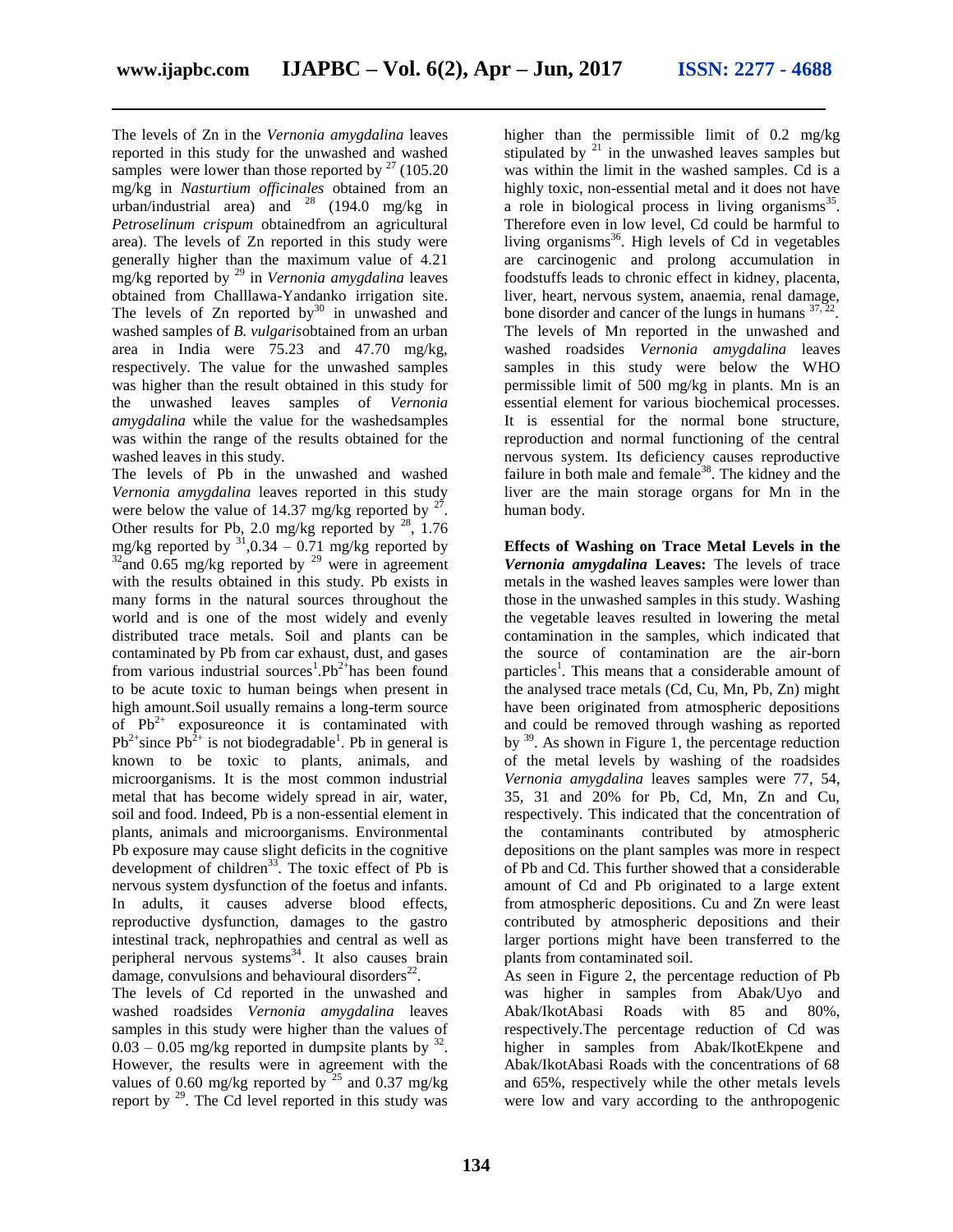activities of the studied sites. This indicated that the atmospheric pollution loads in the area were highly from combustion of leaded fuel, coal, fossil fuel and wearing of vehicle tires and brake pads as noted by  $^{22}$ , <sup>39- 40</sup>. It had been noted that washing of leaves samples of the roadsides *Vernonia amygdalina* removed about 77% of the Pb contents of the plant samples. This is in agreement with studies  $by<sup>41</sup>who$ noted that washing of *C. bursa-pastoris* leaves from a suburban site removed 35.8% of its Pb contents, while washing of the leaves of *Poa annua* from the same site removed only 13.5% of its Pb contents. However, they noted that the washing of *N. oleander* leaves was found to remove 30% of its Pb contents in samples from urban parks, 56% from urban roadsides, and 10% from rural areas.This indicated that proper washing of foodstuff before processing and consumption reduces the imposed pollution risk.

**Correlation of Trace Metal Levels in the Vegetable Leaves:** Table 2 shows the correlation matrix between the levels of the trace metals in the roadsides *Vernonia amygdalina* leaves. Significant positive correlation relationship was seen between the levels of Cu and Zn in the plant leaves  $(r = 0.669)$ , p < 001). The concentration of Cu was also found to be significantly related to the level of Cd ( $r = 0.577$ , p  $< 001$ ), Pb (r = 0.784, p  $< 001$ ) and Mn (r = 0.772, p < 001) were also strongly related positively. The concentration of Zn showed significant relationship with Cd (r = 0.624, p < 0.01), Pb (r = 0.440, p < 0.01) and Mn ( $r = 0.676$ ,  $p < 001$ ). There was also a strong positive correlation between Cd and Pb in the plant (r  $= 0.714$ ,  $p < 001$ ). The positive correlations indicated

that the elements came from the same sources or are influenced by the same anthropogenic sources.

## **CONCLUSIONS**

Based on the analyses and results, it could be concluded that anthropogenic activities like vehicular emission, industrial emission and burning of all forms of wastes along the roadsides of the three major roads in Abak could significantly contributed to the elevated trace metal loads in atmospheric deposits and consequently in the leaves of the roadsides *Vernonia amygdalina* grown in the area. The levels of the analysed trace metals were high in the unwashed leaves samples compared to the washed. Accordingly, the levels of the analysed metals in the samples obtained from the study roadsides were high when compared with the results of those of the control samples obtained in IkotEkang village about 10 km away from the study area.The levels of some of the analysed trace metals (Cu, Cd and Pb)were equally high when compared with the  $WHO<sup>21</sup>$  permissible limits of the trace metals in plants. However the levels of Zn and Mn in the vegetable leaves reported in this study were low compared with the  $\text{WHO}^{21}$  permissible limits of 99.4 mg/kg Zn and 500 mg/kg Mn, respectively in plants. The elevated levels of Cu, Cd and Pb in the vegetable leaves could inevitably result to health consequences on their consumers if consumed continuously. Such intended risks or hazards on the consumers could be prevented by proper washing of the vegetable leaves before processing and subsequence consumption. This study can be used for environmental monitoring based on the analysed trace metals.

| Levels (mg/kg) of Trace Metals in the Unwashed and Washed Roadsides Vernonia<br><i>amygdalina</i> Leaves |                           |                                     |                                         |                                     |                                     |                                        |  |  |  |
|----------------------------------------------------------------------------------------------------------|---------------------------|-------------------------------------|-----------------------------------------|-------------------------------------|-------------------------------------|----------------------------------------|--|--|--|
| <b>Sample Sites</b>                                                                                      | <b>Samples</b>            | C <sub>d</sub>                      | <b>Cu</b>                               | Mn                                  | Pb                                  | Zn                                     |  |  |  |
| Study area                                                                                               | Unwashed                  | $0.54 \pm 0.34$                     | $133.11 \pm 12.63$                      | $0.72 \pm 0.16$                     | $2.33 \pm 1.61$                     | $67.39 \pm 10.78$                      |  |  |  |
| <b>Control</b>                                                                                           | Washed<br>Unwashed        | $0.25 \pm 0.14$<br>$0.07 \pm 0.001$ | $106.71 \pm 8.73$<br>$124.55 \pm 0.007$ | $0.47 \pm 0.06$<br>$0.45 \pm 0.002$ | $0.54 \pm 0.02$<br>$0.25 \pm 0.002$ | $46.92 \pm 14.99$<br>$41.85 \pm 0.002$ |  |  |  |
|                                                                                                          | Washed                    | <b>BDL</b>                          | $89.79 \pm 0.004$                       | $0.42 \pm 0.000$                    | $0.11 \pm 0.003$                    | $15.82 \pm 0.002$                      |  |  |  |
|                                                                                                          | FAO/WHO<br>(WHO $^{21}$ ) | 0.2                                 | 73.3                                    | 500                                 | 0.3                                 | 99.4                                   |  |  |  |

**Table 1 Levels (mg/kg) of Trace Metals in the Unwashed and Washed Roadsides** *Vernonia amygdalina* **Leaves**

Above values are means  $\pm$  standard deviations of triplicate analyses for the three roads; BDL = Below Detection Limit.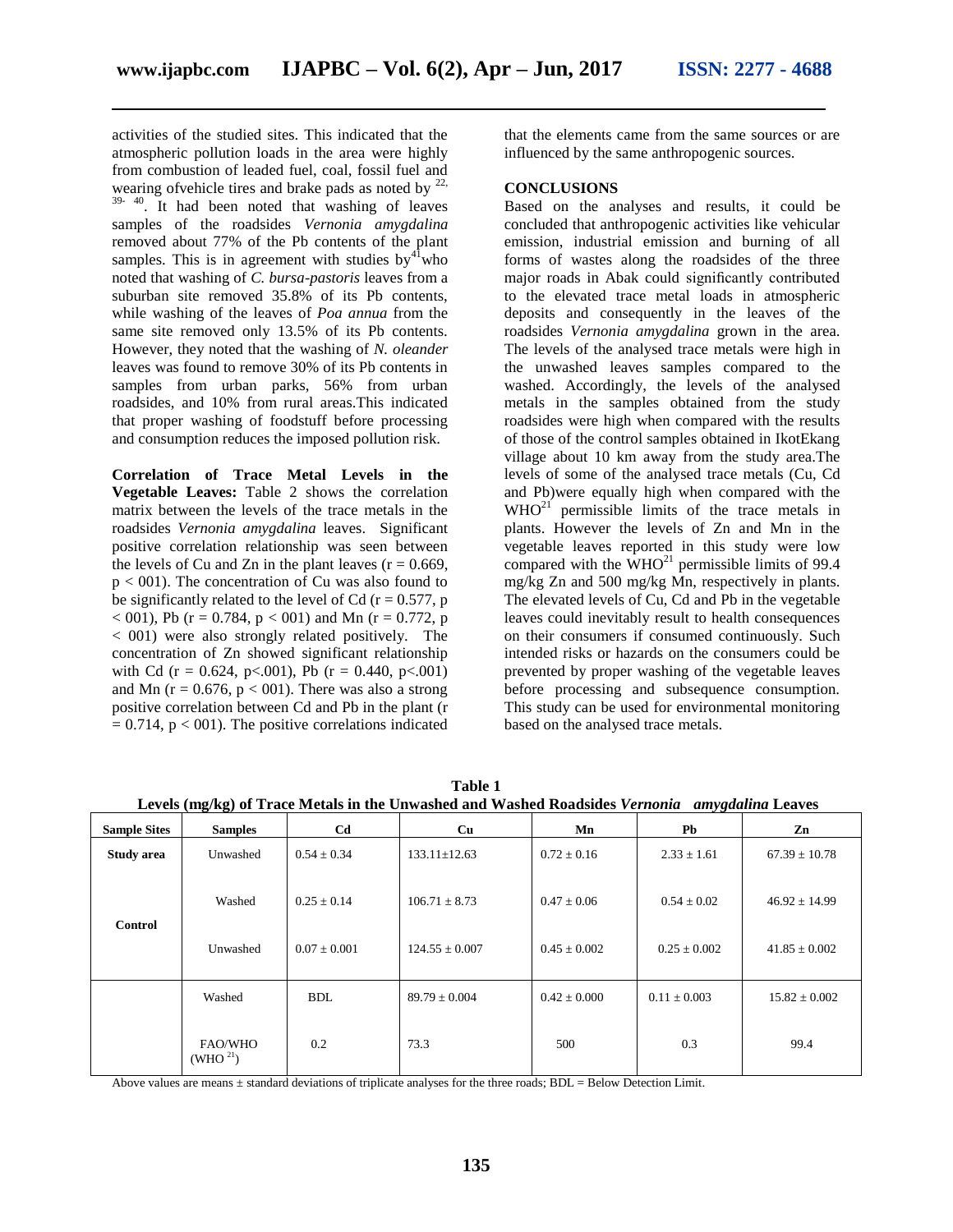

**Figure 1 Effects of Washing on Trace Metal Levels in the Roadsides** *Vernonia amygdalina* **Leaves**



**Figure 2 Percentage Reduction of the Trace Metals Levels by Washing of the Vegetable Leaves.**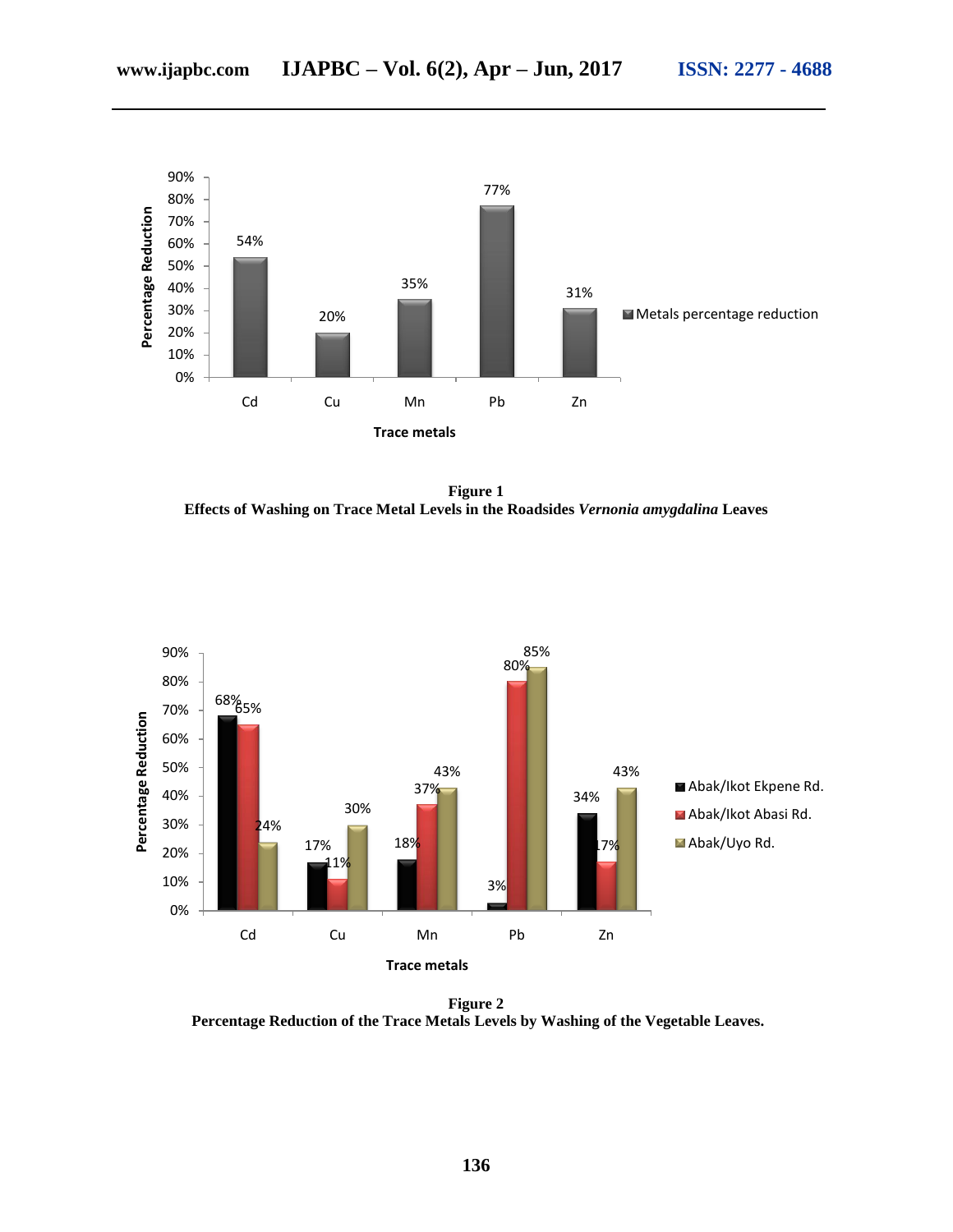| Correlation Matrix for the Trace Metal Levels in the Vegetable Leaves |           |           |           |           |    |  |  |  |  |
|-----------------------------------------------------------------------|-----------|-----------|-----------|-----------|----|--|--|--|--|
|                                                                       | Cu        | Zn        | Cd        | Pb        | Mn |  |  |  |  |
|                                                                       |           |           |           |           |    |  |  |  |  |
| Cu                                                                    |           |           |           |           |    |  |  |  |  |
| Zn                                                                    | $0.669**$ | л.        |           |           |    |  |  |  |  |
| Cd                                                                    | $0.577**$ | $0.624**$ |           |           |    |  |  |  |  |
| Pb                                                                    | $0.784**$ | $0.440**$ | $0.714**$ |           |    |  |  |  |  |
| Mn                                                                    | $0.772**$ | $0.676**$ | $0.892**$ | $0.881**$ |    |  |  |  |  |

**Table 2**

\*\*Correlation is significant at the 0.01 level of significance (2 tailed).

#### **REFERENCES**

- 1. Mohite RD, Basavaiah N, Singare PU, Reddy AVR, Singhal RK, Blaha U. Assessment of Heavy Metals Accumulation in Washed and Unwashed Leafy Vegetables Sector-26 Vashi, Navi Mumbai, Maharashtra. J. Chem. Bio. Phy. Sci. Sec. C, 2016;6 (4): 1130-1139.
- 2. Sobukola OP, Dairo OU. Modeling drying kinetics of fever leaves (Ocimumviride) in a convective hot air dryer. Nig. Food J, 2007; 25(1):145-153.
- 3. Loska K, Wielchula D, CebulaJ.Changes in the forms of metal occurrence in bottom sediment under conditions of artificial hypolimnetic aeration of Rybnik Reservoir, South Poland.Polish J. Environ. Stud.,2000; 9: 523– 533.
- 4. SoleckiJ, Chibowski S.Examination of trace amounts of some heavy metals in bottom sediments of selected lakes of South Eastern Poland.Polish J. Environ. Stud. 2000; 9 (3): 203 -213.
- 5. VoutsaD, GrimanisA, SamaraC.Trace elements in vegetables grown in an industrial area in relation to soil and air particulate matter.Environ. Pollut,1996; 94: 325-335.
- 6. Jassir MS, Shaker A, Khaliq MA. Deposition of heavy metals on green leafy vegetables sold on roadsides of Riyadh city, Saudi Arabia. Bull. Environ. Contam. Toxicol, 2005; 75: 1020–102.
- 7. Mansour SA,BelalMH, Abou-ArabAAK, GadMF. Monitoring of pesticides and heavy metals in cucumber fruits produced from different farming systems. Chemosphere,2009; 75 (5): 601–609.
- 8. Sanchez-CastilloCP, Dewey PJS, Aguirre A, Lara JS,Vaca R, de la Barra PL.The mineral

content of Mexican fruits and vegetables. J. Food Comp. Analysis,1998;11:340–356.

- 9. Steenland K,Boffetta P. Lead and cancer in humans: where are we now? Am. J. Indus. Med.2000; 38(3):295-299.
- 10. Bolger M,Carrington C,Larsen JC, Petersen B.Safety evaluation of certain food additives and contaminants Lead. WHO Food Additive Series, 2000; 44: 212–273.
- 11. Türkdogan MK, Kilicel F, Kara K, Tuncer I, UyganI.Heavy metals in soil, vegetables and fruit in the endemic upper gastrointestinal cancer region of Turkey. Environ. Toxicol. Pharmaco.2003; 13: 175-179.
- 12. Arora M, Kiran B, Rani S, Rani A, Kaur B, MittalN,Heavy metal accumulation in vegetables irrigated with water from different sources.Food Chem.,2008; 111: 811-815.
- 13. OliverMA.Soil and human health; A Review.Euro.J. Soil Sci., 1997; 48 (4):573–592.
- 14. ScottD,Keoghan JM, AllanBE.Native and lowinput grasses-a New Zealand high country perspective, New Zealand J. Agric. Res*.,*1996; 39(4): 499-512.
- 15. LarsenEH, Moseholm L,Nielsen MM,Atmospheric deposition of trace elements around point sources and human health risk assessment II: Uptake of arsenic and chromium by vegetables grown near a wood presentation factory.Sci. Total Environ,1992;126(3):263- 275.
- 16. Radwan MA, Salama AK, Market basket survey for some heavy metals in Egyptian fruits and vegetables.Food Chem. Toxicol.,2006; 44  $(8):1273 - 1278.$